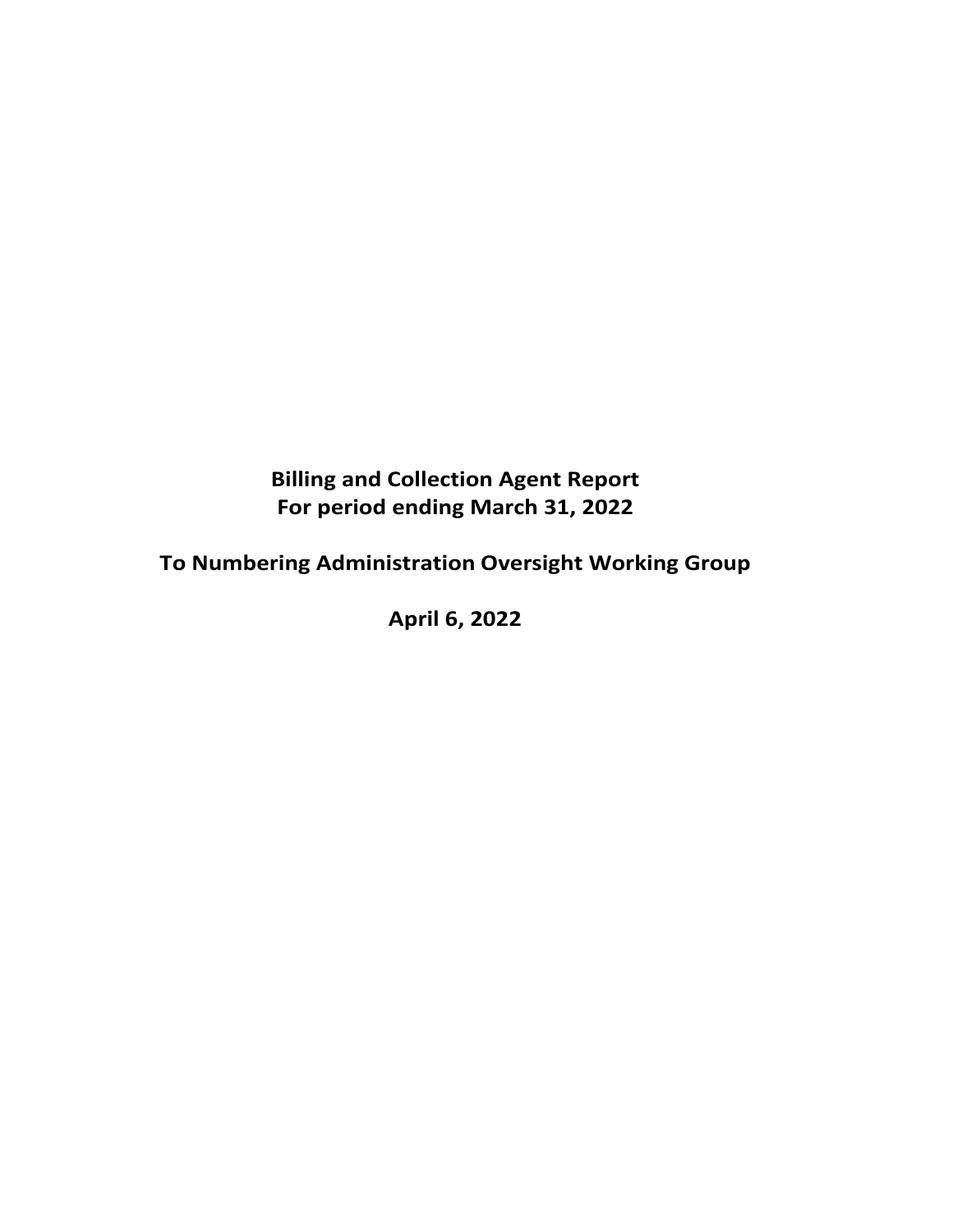## **NANPA FUND STATEMENT OF FINANCIAL POSITION March 31, 2022**

**Assets**

| Cash in bank - NANP                              | \$<br>5,566,663 |     |             |
|--------------------------------------------------|-----------------|-----|-------------|
| Cash in bank - RND                               | 2,453,669       | -\$ | 8,020,332   |
| Receivables                                      |                 |     |             |
| Receivable from US Carriers                      | 31,176          |     |             |
| Refunds due back to US Carriers (see note below) | (39, 583)       |     |             |
| Receivable from Canada                           |                 |     |             |
| Receivable from Caribbean countries              | 6,095           |     |             |
| Receivables forwarded to Treasury for collection | 95,079          |     |             |
| Allowance for uncollectible accounts             | (112, 200)      |     | (19, 433)   |
| RND receivable                                   |                 |     | 1,640,162   |
| <b>Total assets</b>                              |                 |     | 9,641,061   |
| Less: Accrued liabilities                        |                 |     |             |
| Welch LLP                                        | 56,800          |     |             |
| SOMOS - NANPA & Pooling                          | 578,778         |     |             |
| Data Collection Agent - USAC                     | 6,500           |     | (642,078)   |
| RND fees repayable to carriers                   |                 |     | (4,091,975) |
|                                                  |                 |     |             |
| <b>Fund balance</b>                              |                 |     | 4,907,008   |
|                                                  |                 |     |             |

There are credit balances of \$39,583 included in the accounts receivable balance. The majority of the balance is made up of amounts that cannot be refunded because the carriers are in Red Light status.

The RND fees repayable to carriers represents amounts invoiced to carriers since September 2020 net of amounts refunded.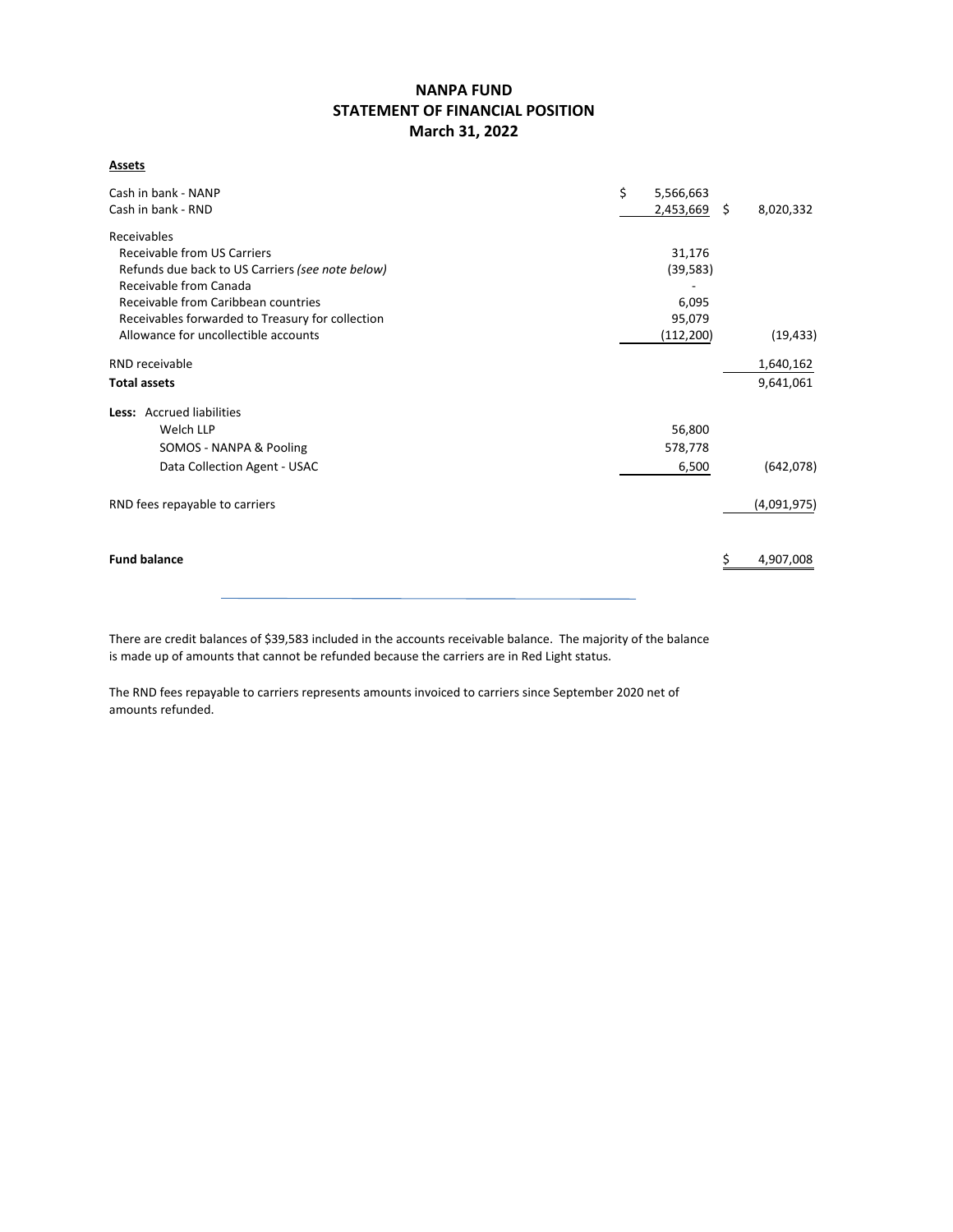#### **NANP FUND STATEMENT OF CHANGES IN FUND BALANCE OCTOBER 2021 TO SEPTEMBER 2022**

|                                                                            |            | <b>Actual</b>          |                        |                        |                        |                          |                        |                        |                        |                        |                        | <b>Variance</b><br>between |                     |                     |                   |                                                      |
|----------------------------------------------------------------------------|------------|------------------------|------------------------|------------------------|------------------------|--------------------------|------------------------|------------------------|------------------------|------------------------|------------------------|----------------------------|---------------------|---------------------|-------------------|------------------------------------------------------|
|                                                                            |            | Oct-21                 | <b>Nov-21</b>          | <b>Dec-21</b>          | <b>Jan-22</b>          | <b>Feb-22</b>            | Mar-22                 | Apr-22                 | $May-22$               | <b>Jun-22</b>          | <b>Jul-22</b>          | <b>Aug-22</b>              | <b>Sep-22</b>       | <b>Total</b>        | <b>Budget</b>     | forecasted<br>results and<br>budget at<br>Sept 30/22 |
| Revenue<br><b>International Contributions</b><br>Canada                    |            | 25,027                 | 12,513                 | 12,513                 | 12,513                 | 12,513                   | 12,513                 | 12,513                 | 12,513                 | 12,513                 | 12,513                 | 12,513                     |                     | 150,157             | 150,157           |                                                      |
| Caribbean countries                                                        | (1)<br>(1) | 29,043                 |                        |                        |                        |                          |                        |                        |                        |                        |                        |                            |                     | 29,043              | 29,043            |                                                      |
| <b>Total International Contributions</b>                                   |            | 54,070                 | 12,513                 | 12,513                 | 12,513                 | 12,513                   | 12,513                 | 12,513                 | 12,513                 | 12,513                 | 12,513                 | 12,513                     |                     | 179,200             | 179,200           |                                                      |
| Domestic Contributions - US carriers                                       | (1)        | 5,040,124              | 70                     | 3,766                  | (3,992)                | (980)                    | 614                    |                        |                        |                        |                        |                            |                     | 5,039,602           | 4,963,718         | 75,884                                               |
| Late filing fees for Form 499A                                             | (2)        | 500                    | 4,600                  | 6,500                  | (600)                  | 400                      | 1,600                  |                        |                        |                        |                        |                            | 80,000              | 93,000              | 80,000            | 13,000                                               |
| Interest income                                                            | (3)        | 1,289                  | 1,252                  | 1,172                  | 1,129                  | 880                      | 927                    | 1,250                  | 1,250                  | 1,250                  | 1,250                  | 1,250                      | 1,250               | 14,149              | 15,000            | (851)                                                |
| <b>Total revenue</b>                                                       |            | 5,095,983              | 18,435                 | 23,951                 | 9,050                  | 12,813                   | 15,654                 | 13,763                 | 13,763                 | 13,763                 | 13,763                 | 13,763                     | 81,250              | 5,325,951           | 5,237,918         | 88,033                                               |
| <b>Expenses</b><br>NANPA and Pooling Administration                        | (4)        | 578,778                | 578,778                | 584,429                | 578,778                | 578,778                  | 578,778                | 581,695                | 581,695                | 581,694                | 581,694                | 581,694                    | 581,694             | 6,968,485           | 6,980,336         | 11,851                                               |
| <b>Billing and Collection</b><br>Welch LLP<br><b>Data Collection Agent</b> | (5)<br>(6) | 28,400<br>6,401        | 28,400<br>6,574        | 28,400<br>6,426        | 28,400<br>6,556        | 28,400<br>6,604          | 28,400<br>6,685        | 28,400<br>6,500        | 28,400<br>6,500        | 28,400<br>6,500        | 28,400<br>6,500        | 28,400<br>6,500            | 28,400<br>6,500     | 340,800<br>78,246   | 340,800<br>78,000 | (246)                                                |
| <b>Annual Operations Audit</b>                                             | (7)        | $\sim$                 |                        | 51,500                 | $\sim$                 | $\overline{\phantom{a}}$ |                        | $\sim$                 | $\sim$                 | $\sim$                 | $\sim$                 | $\sim$                     |                     | 51,500              | 51,000            | (500)                                                |
| <b>Bank Charges</b>                                                        | (8)        | 3,597                  | 5,896                  | 2,801                  | 2,668                  | 2,405                    | 2,458                  | 3,333                  | 3,333                  | 3,333                  | 3,333                  | 3,333                      | 3,333               | 39,823              | 40,000            | 177                                                  |
| <b>Carrier Audits</b>                                                      | (9)        |                        |                        |                        |                        |                          |                        | 200,000                |                        |                        |                        |                            |                     | 200,000             | 200,000           |                                                      |
| Bad debt expense (recovery)                                                | (10)       | 4,800                  | (4,800)                | 3,177                  | 703                    | (5, 496)                 | (3, 299)               |                        |                        |                        |                        |                            | 40,000              | 35,085              | 40,000            | 4,915                                                |
| <b>Total expenses</b>                                                      |            | 621,976                | 614,848                | 676,733                | 617,105                | 610,691                  | 613,022                | 819,928                | 619,928                | 619,927                | 619,927                | 619,927                    | 659,927             | 7,713,939           | 7,730,136         | 16,197                                               |
| Net revenue (expenses)                                                     |            | 4,474,007              | (596, 413)             | (652, 782)             | (608, 055)             | (597, 878)               | (597, 368)             | (806, 165)             | (606, 165)             | (606, 164)             | (606, 164)             | (606, 164)                 | (578, 677)          | (2,387,988)         | (2,492,218)       | 104,230                                              |
| <b>Opening fund balance</b>                                                |            | 3,480,497              | 7,954,504              | 7,358,091              | 6,705,309              | 6,097,254                | 5,499,376              | 4,902,008              | 4,095,843              | 3,489,678              | 2,883,514              | 2,277,350                  | 1,671,186           | 3,480,497           | 3,492,218         | (11, 721)                                            |
| <b>Closing fund balance</b>                                                |            | 7,954,504              | 7,358,091              | 6,705,309              | 6,097,254              | 5,499,376                | 4,902,008              | 4,095,843              | 3,489,678              | 2,883,514              | 2,277,350              | 1,671,186                  | 1,092,509           | 1,092,509           | 1,000,000         | 92,509                                               |
| Fund balance makeup:<br>Contingency<br>Surplus (deficit)                   |            | 1,000,000<br>6,954,504 | 1,000,000<br>6,358,091 | 1,000,000<br>5,705,309 | 1,000,000<br>5,097,254 | 1,000,000<br>4,499,376   | 1,000,000<br>3,902,008 | 1,000,000<br>3,095,843 | 1,000,000<br>2,489,678 | 1,000,000<br>1,883,514 | 1,000,000<br>1,277,350 | 1,000,000<br>671,186       | 1,000,000<br>92,509 | 1,000,000<br>92,509 | 1,000,000         |                                                      |
|                                                                            |            | 7,954,504              | 7,358,091              | 6,705,309              | 6,097,254              | 5,499,376                | 4,902,008              | 4,095,843              | 3,489,678              | 2,883,514              | 2,277,350              | 1,671,186                  | 1,092,509           | 1,092,509           | 1,000,000         |                                                      |

**See Assumptions and Reconciliation to Budget on following page**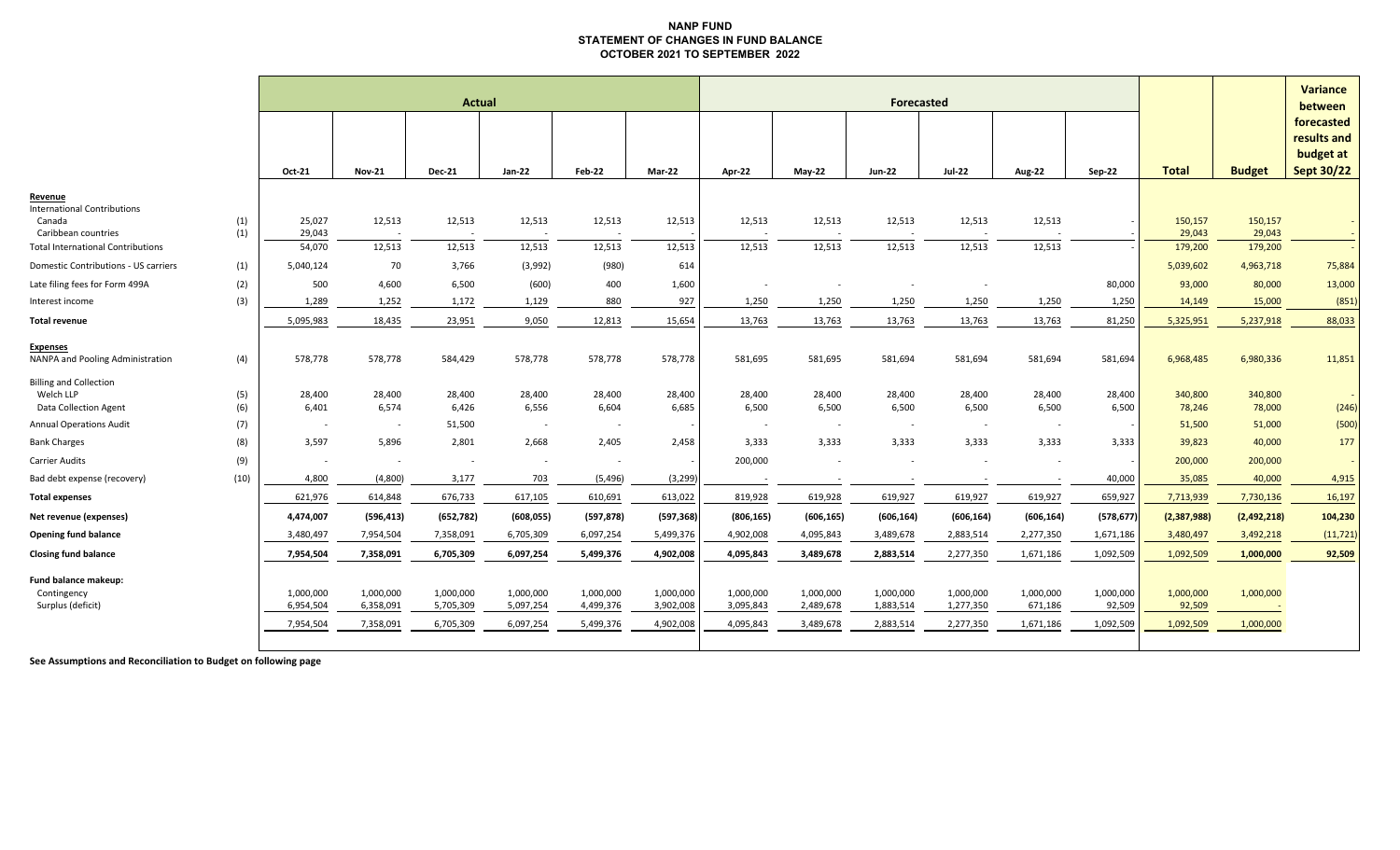### **NANP FUND STATEMENT OF CHANGES IN FUND BALANCE OCTOBER 2020 TO SEPTEMBER 2021**

## **Reconciliation of forecast to budget**

| Budgeted fund balance at September 30, 2022 - contingency         | \$1,000,000 |
|-------------------------------------------------------------------|-------------|
| Increase in opening fund balance between budget period and actual | (11, 721)   |
| Additional billings over estimate from budget                     | 75,884      |
| Late filing fees (reversal) for Form 499A                         | 13,000      |
| Interest earned - Variance between actual and budget              | (851)       |
| NANPA and Pooling - Variance between actual and budget            | 11,851      |
| Data Collection fees - Variance between actual and budget         | (246)       |
| Annual operations audit - variance between actual and budget      | (500)       |
| Bad debts - Variance between actual and budget                    | 4,915       |
| Carrier audits not performed                                      |             |
| Bank fees - Variance between actual and budget                    | 177         |
|                                                                   |             |
| Forecasted fund balance at September 30, 2022                     | \$1,092,509 |

## **Assumptions:**

**(1)** The US carrier contributions for the period from October 2021 to September 2022 and the International contributions are based upon actual billings.

**(2)** These fees represent the \$100 late filing fee charged to those companies that do not file the Form 499A by the due date.

- **(3)** Interest income is based on actual amounts received.
- **(4)** The cost of NANPA and Pooling administration is based on the contract with Somos.
- **(5)** The cost of B&C Agent is based on the contract with Welch LLP
- **(6)** The expense for the Data Collection Agent is based on an allocation of costs by USAC.
- **(7)** The expense for the annual operations audit performed by Ernst & Young LLP is based on actual cost.
- **(8)** Bank fees are an expense to the Fund.
- **(9)** The budget allows \$200,000 for carrier audits.
- **(10)** The allowance covers all accounts considered potentially uncollectible at March 31, 2022.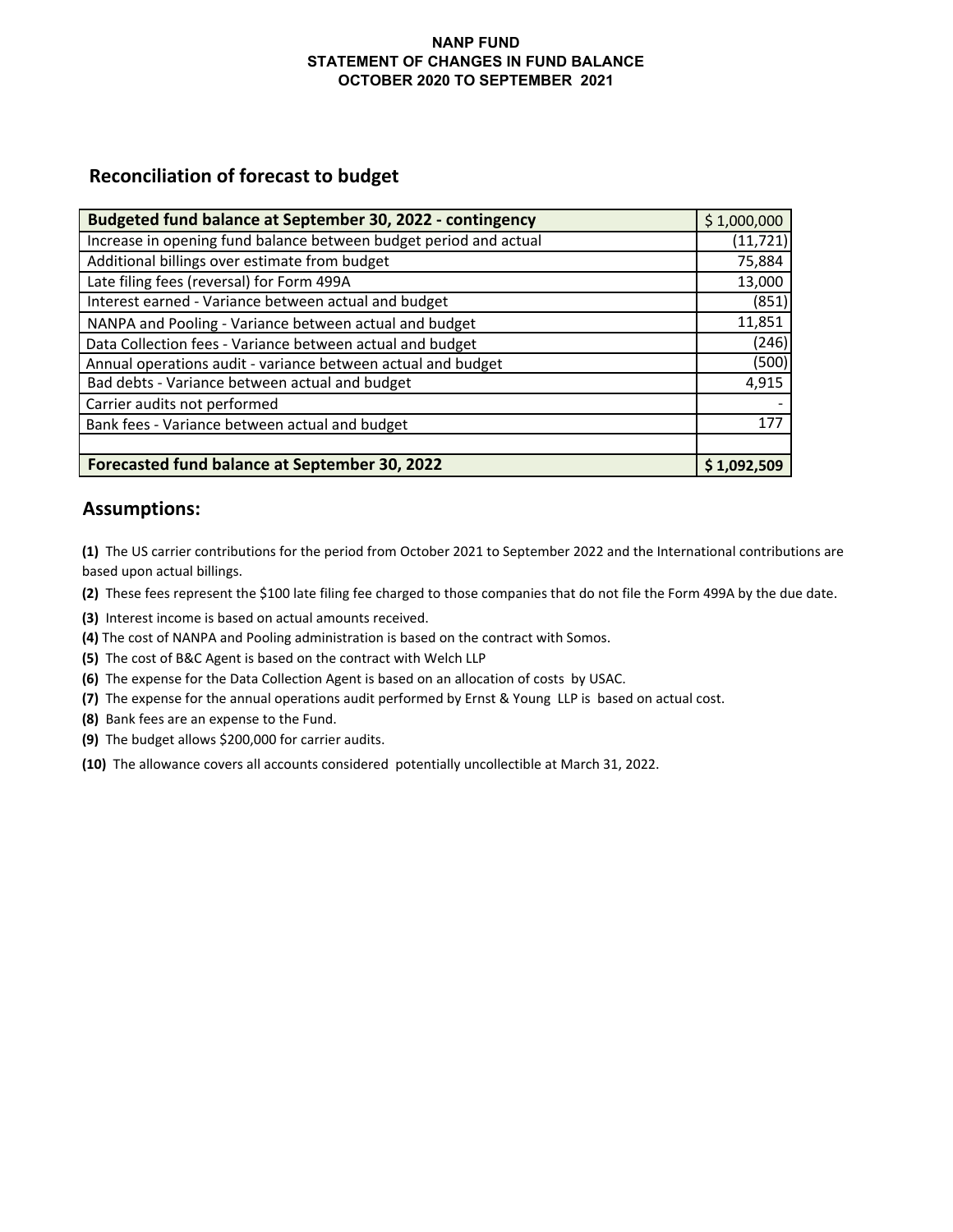## **Deliverables Report**

#### **Distributing invoices**

The invoices for carriers were emailed/mailed on March 11<sup>th</sup>. Payment is due April 12<sup>th</sup>.

#### **Processing Payments**

Payment information from the lockbox service at Bank of America is downloaded on a daily basis. The deposit information is recorded daily.

#### **Late/Absent Payments**

Demand notices and statements of account were emailed/mailed on March  $14^h$  to all carriers with overdue balances. A total of 41 demand notices and statements of account were sent out. During the same month last year, 76 statements and demand notices were sent out. The quantity was higher last year due to statements being sent out for RND fees still owing by companies that paid their NANP portion through Treasury.

#### **FCC Red Light Notices**

At a minimum, an updated red light report is posted to the FCC server for processing once a week. When required, additional updates are posted.

#### **Helpdesk Queries**

All queries are directed to a helpdesk voicemail inbox or email inbox. The details of the query are documented in an MS Access database including the date, Filer ID, nature of query, name of person making the request, who responded to the query and the resolution date. In March, 12 calls and 45 emails were received ( 2021 - 12 calls and 29 emails). Most queries are about requesting copies of invoices, how to make changes to their email billing address, notification about closing their business, asking what the invoice was for or asking how to make a payment and making payment by credit card or queries.

#### **Staffing**

There are no changes to staffing.

#### **Status of Contracts**

The Billing and Collection Agent contract was awarded to Welch LLP in April 2018. The contract is for a 5-year period from May 1, 2018 to April 30, 2023. A change order has been submitted for work related to administration of collection of fees for the Reassigned Numbers Database.

The NANPA, Pooling and RND administration contract was awarded in December 2020. It allowed for a 3-month transition and development period from Dec 1, 2020 to Feb 28, 2021 and a 57-month administration period from Mar 1, 2021 to Nov 30, 2025 and 3 oneyear extensions ending November 30, 2028.

#### **Status of Audits**

**FCC Audit:** The FCC and the auditors confirmed that they do not need anything from NANP this year since they are now reporting NANP as a disclosure entity in their footnotes instead of as a consolidated entity.

**Independent Audit:** The independent audit by Ernst & Young LLP of the financial statements and specified procedures was completed December 16th, 2021.

**PIIA:** The audit began November 18, 2021. Document requests were submitted when requested. Biweekly audit meetings are attended.

#### **Deliverable Reports Submission Dates**

**Quarterly Report on Fund Performance and Statement of Financial Positio**n - submitted January 6, 2022 **Quarterly Crosswalk reporting package** - submitted January 6, 2022 **Quarterly Treasury Report on Receivables** - submitted January 11, 2022 **February NAOWG report** - submitted March 7, 2022

#### **Accounts Receivable**

In March, \$1,232.04 was received from Treasury for delinquents debts collected. This represents payments from 12 companies.